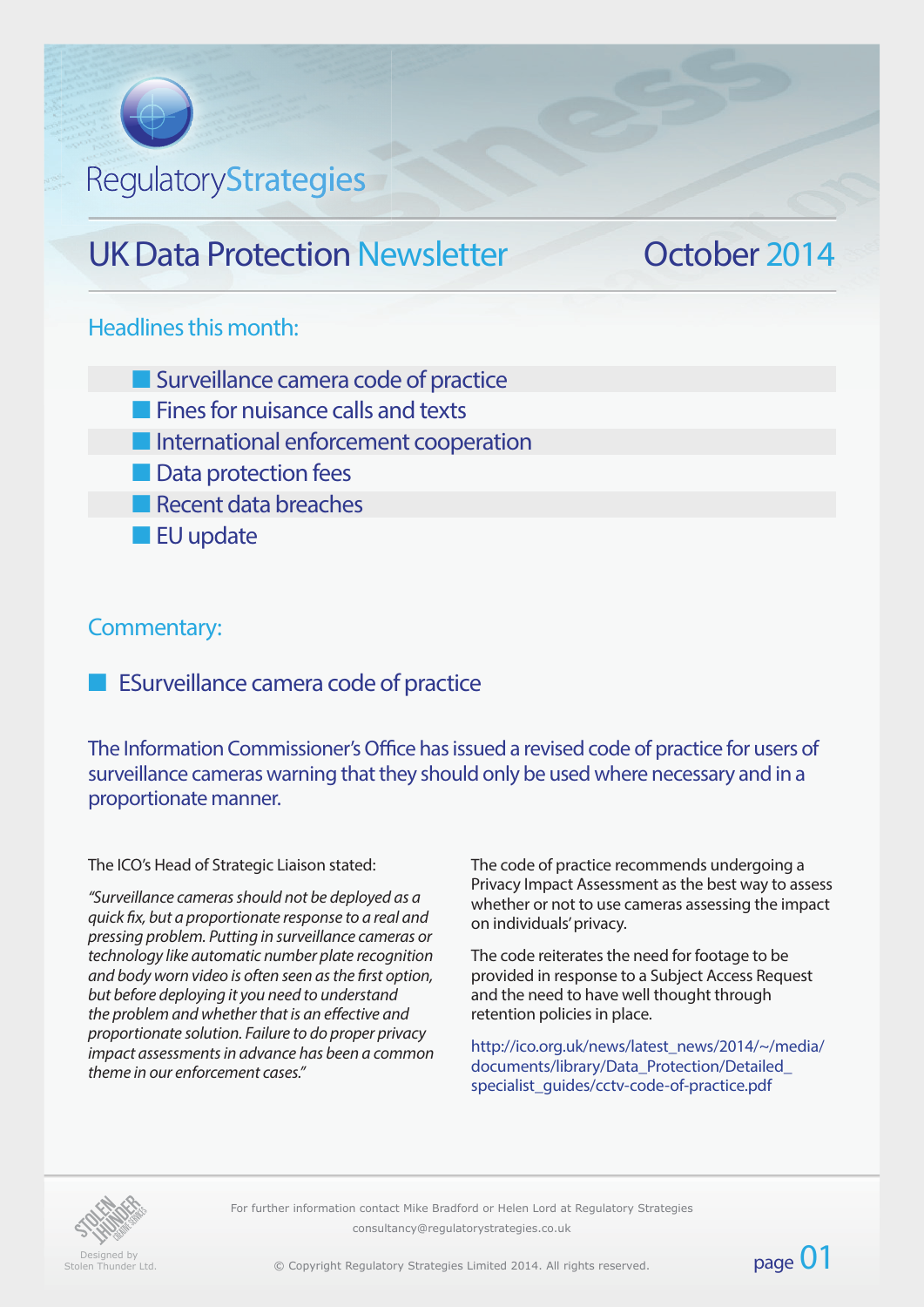## $n<sub>n</sub>$  Fines for nuisance calls and texts

The government has announced that it wants to make it easier for the Information Commissioner's Office to fine companies that make nuisance calls or send spam text messages. The ICO has been lobbying for this for some time.

The Culture Secretary, Sajid Javid, stated:

*"Companies have bombarded people with unwanted marketing calls and texts but have escaped punishment because they did not cause enough harm.*

*"Being called day after day may not be 'substantially distressing' but that doesn't make it acceptable.*

*"I want to make it easier for companies to face the consequences of ignoring the law and subjecting is to calls or texts we have said we don't want."*

The government has published a six week consultation on lowering the legal threshold before fines can be fined.

Christopher Graham, the Information Commissioner, has cited four areas that would change if was easier for the ICO to issue fines to firms responsible:

- The law currently requires the ICO to prove 'substantial harm or substantial distress' before issuing a fine. Making it easier to issue fines should act as a deterrent.
- Companies should improve practices currently the number of complaints per business is typically not over ten and therefore not serious enough for the ICO to take action. By changing that the ICO believe companies will have the incentive to improve the way they operate.
- Few calls and texts should result the ICO believe its power to issue fines has already led to 60% of organisations improving compliance.
- The importance of people complaining will increase and the ICO wants to encourage individuals to report companies that are breaking the rules.

Christopher Graham commented:

*"The public clearly want to see a stop to nuisance calls and texts. We welcome this proposed change in the law which will enable the ICO to make more fines stick, sending a clear message to the spammers and scammers that the rules around cold calls and spam texts must be followed.*

*"The majority of rogue marketing firms make hundreds, rather than thousands, of calls and the nuisance is no less a nuisance for falling short of the 'substantial' threshold. This change means we could now target those many companies sending unwanted, messages and we thing consumers would see a definite drop in the total number of spam calls and texts".*

#### International enforcement cooperationts

An international conference of privacy commissioners has taken place and has agreed to improve international enforcement cooperation when regulators investigate data breaches. Difficulties have been experienced in the past where data breaches have affected individuals from different localities.

A framework has been produced allowing regulators to work better together where there is an international data breach. A common set of rules has been agreed.



For further information contact Mike Bradford or Helen Lord at Regulatory Strategies consultancy@regulatorystrategies.co.uk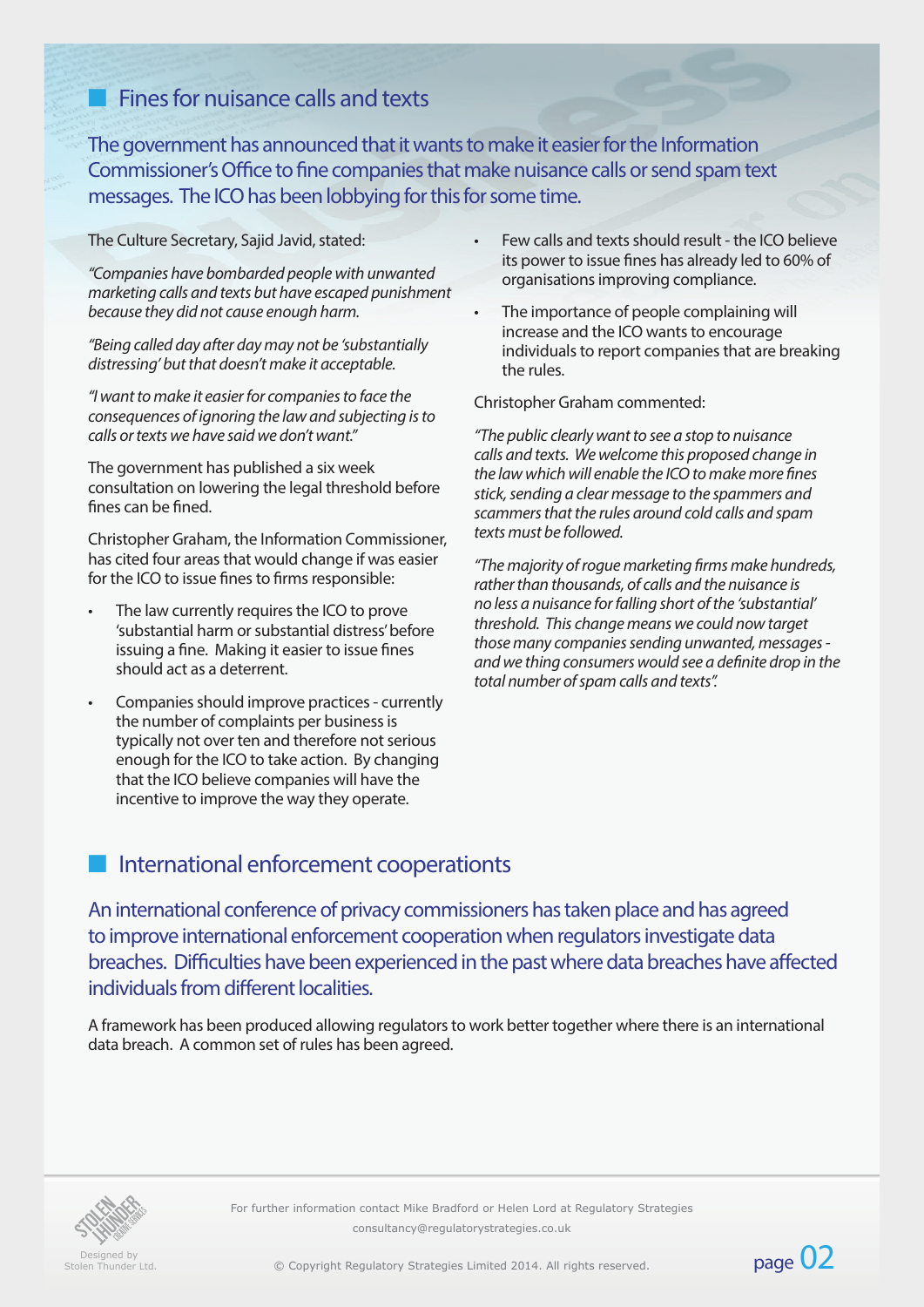### **n** Data protection fees

The proposed Data Protection Regulation will result in the cessation of the need for companies to notify the Information Commissioner's Office of data processing on an annual basis. However, it appears the fee (currently £35 for most organisations) will remain.

David Smith, Deputy Information Commissioner, has said that fees for data controllers would continue to be payable and may increase to £50 for the majority of controllers. The increase in fee is deemed necessary for the ICO to manage its increased workload in light of the new regulation.

### Recent data protection breaches

#### EMC Advisory Services Limited

TEMC Advisory Services Limited, a Devon-based marketing firm has been issued with a £70,000 fine after being found responsible for hundreds of nuisance calls. The ICO has now issued over £500,000 in fines relating to nuisance calls.

EMC Advisory Services Limited used third party companies on their behalf to identify Payment Protection Insurance claims. No checks of the Telephone Preference Service were made and 630 complaints were generated over a period of a year. The ICO's Head of Enforcement stated:

*"Getting other businesses to make marketing calls on your behalf does not absolve you of your legal responsibilities. EMC Advisory Services Limited has received today's penalty because they fundamentally failed to understand the law and didn't act or our warning. The result was that hundreds of [people continued to receive nuisance calls due to their actions."*

### **n** EU update

The below provides an EU update from a Regulatory Strategies' partner, Newgate Public Relations, in Brussels, and provides an insight into the progress of the EU's draft data protection regulation: www.newgatepr.com

The progress on the Data Protection Regulation has been at a steady pace so far but it changed to a gallop last month: on 10 October the Justice and Home Affairs Council agreed on a so-called "partial general approach" on the obligations for data controllers and processors. Overall, the delegations at this meeting welcomed the risk-based approach and argued that the text represented a good balance between protecting personal data and safeguarding the freedom of entrepreneurship.

However the Italian Presidency remains cautious in claiming victory and made clear that nothing is agreed until everything is agreed; this partial agreement does not exclude future changes to be made to the text of Chapter IV; it is without prejudice to any horizontal question and it does not mandate the Presidency to engage in informal trilogues with the European Parliament on the text.

Commissioner Reicherts was glad with the compromise and particularly applauded the



Designed by<br>Stolen Thunder Ltd

For further information contact Mike Bradford or Helen Lord at Regulatory Strategies consultancy@regulatorystrategies.co.uk